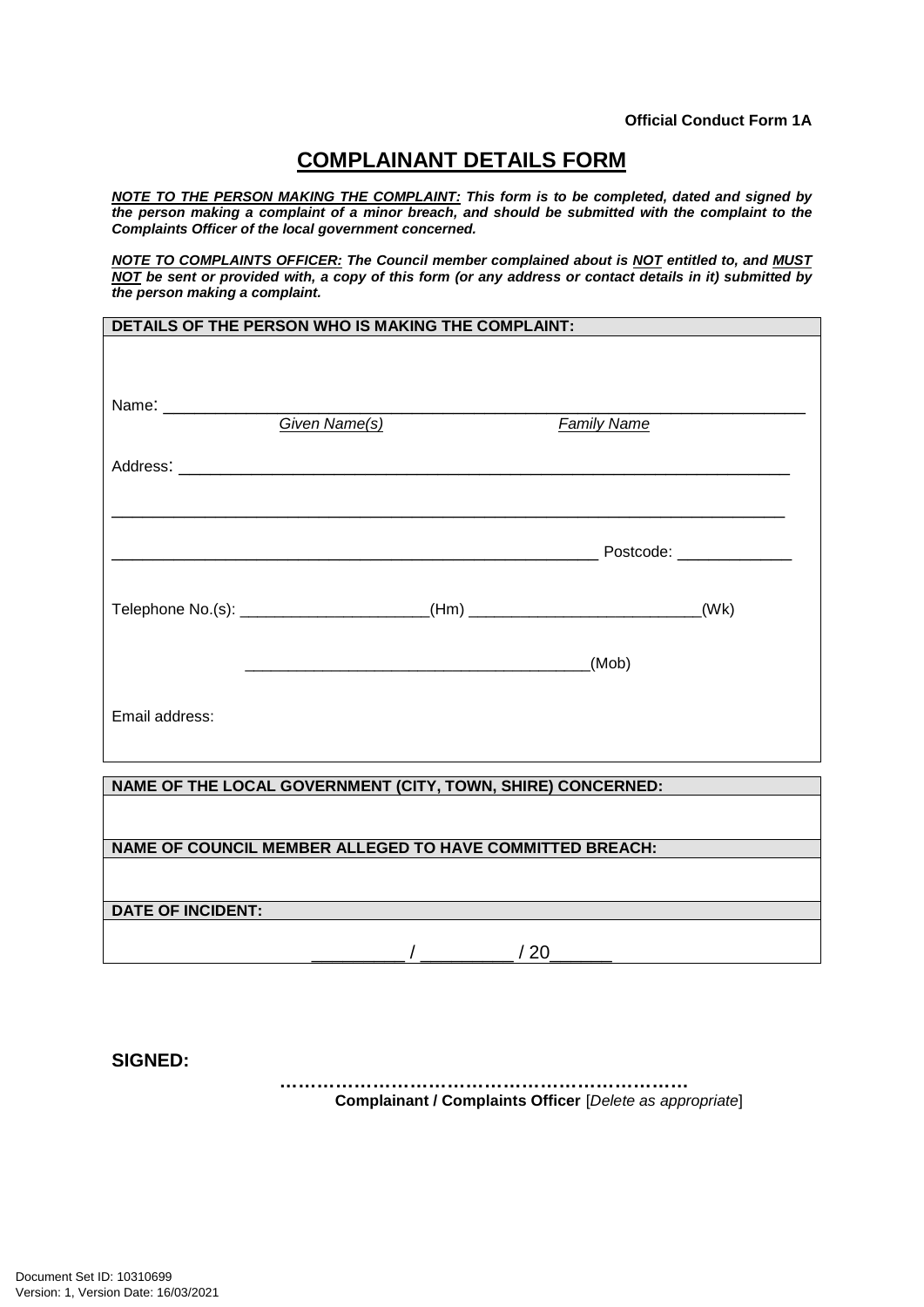**Official Conduct Form 1**

## **COMPLAINT OF MINOR BREACH FORM**

(Subsections 5.107(1) and (2) of the *Local Government Act 1995* ("the LG Act"))

**NOTE: A person who includes information in a complaint knowing it to be false or misleading in a material particular commits an offence (maximum penalty: \$5,000).** 

**The law requires a copy of this complaint (including the complainant's name) to be given to the Council member complained about.** 

**NAME OF PERSON WHO IS MAKING THE COMPLAINT:**

Name:\_\_\_\_\_\_\_\_\_\_\_\_\_\_\_\_\_\_\_\_\_\_\_\_\_\_\_\_\_\_\_\_\_\_\_\_\_\_\_\_\_\_\_\_\_\_\_\_\_\_\_\_\_\_\_\_\_\_\_\_\_

*Given Name(s) Family Name*

**NAME OF THE LOCAL GOVERNMENT (CITY, TOWN, SHIRE) CONCERNED:**

**NAME OF COUNCIL MEMBER ALLEGED TO HAVE COMMITTED BREACH:**

**WHAT IS YOUR COMPLAINT:** Select the regulation/s that have been breached by ticking the relevant box/es below:

*Local Government (Model Code of of Conduct) Regulations 2021:*

- □ Regulation 17 Misuse of local government resources
- $\Box$  Regulation 18 Securing personal advantage or disadvantaging others
- $\Box$  Regulation 19 Prohibition against involvement in administration
- $\Box$  Regulation 20 Relationship with local government employees
- $\Box$  Regulation 21 Disclosure of information
- $\Box$  Regulation 22 Disclosure of interests
- $\Box$  Regulation 23 Compliance with plan requirement

*Local Government (Administration) Regulations 1996:*

 $\Box$  Regulation 34D – Contravention of local law as to conduct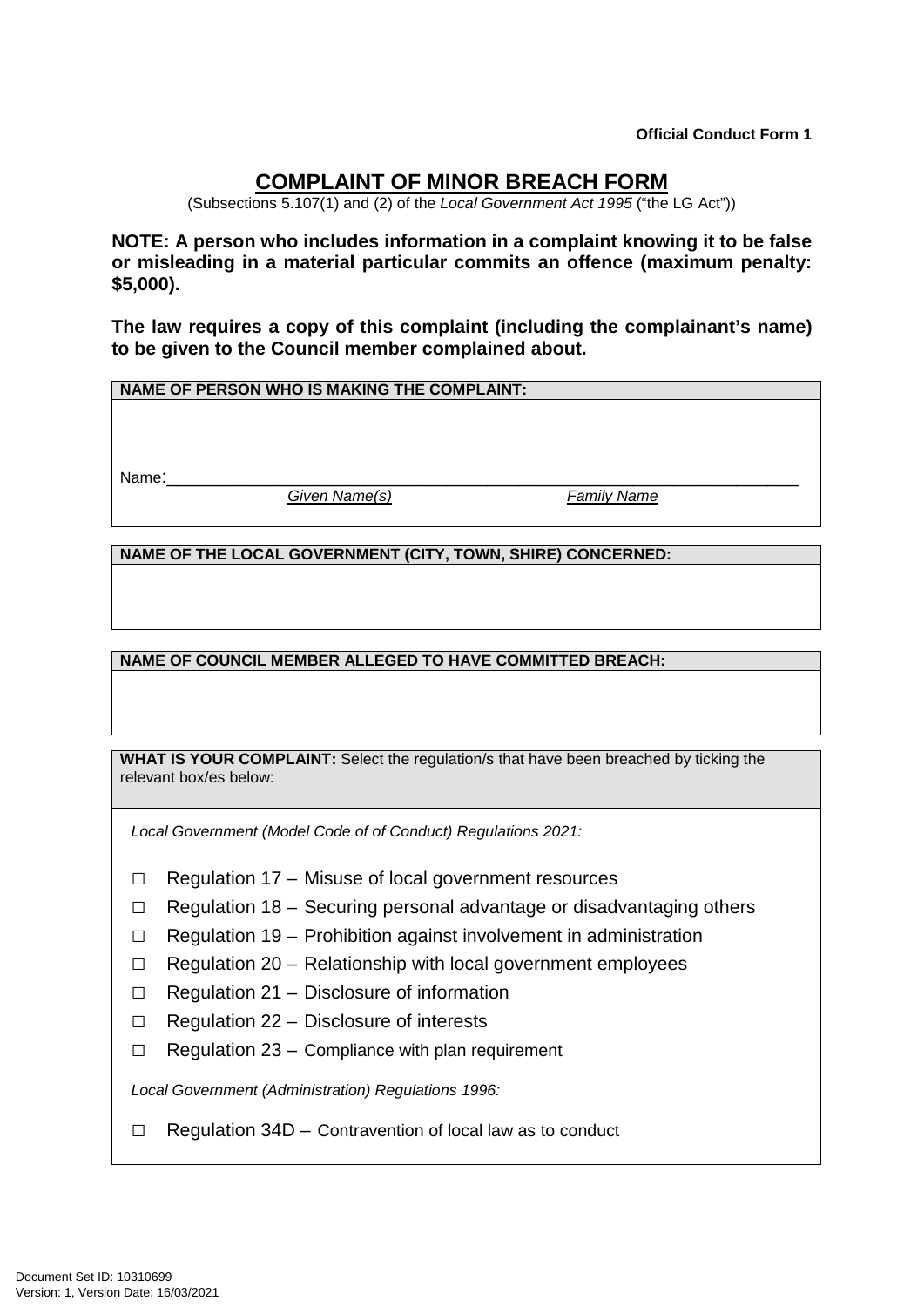| <b>DATE OF INCIDENT:</b>                                                                                                                                     |
|--------------------------------------------------------------------------------------------------------------------------------------------------------------|
|                                                                                                                                                              |
|                                                                                                                                                              |
| WHAT HAPPENED? What did the council member do that allegedly contravened the regulation/s? If available, attach further evidence to support each allegation. |
|                                                                                                                                                              |
|                                                                                                                                                              |
|                                                                                                                                                              |
|                                                                                                                                                              |
|                                                                                                                                                              |
|                                                                                                                                                              |
|                                                                                                                                                              |
|                                                                                                                                                              |
|                                                                                                                                                              |
|                                                                                                                                                              |
|                                                                                                                                                              |
|                                                                                                                                                              |
|                                                                                                                                                              |
|                                                                                                                                                              |
|                                                                                                                                                              |
|                                                                                                                                                              |
|                                                                                                                                                              |
|                                                                                                                                                              |
|                                                                                                                                                              |
|                                                                                                                                                              |
|                                                                                                                                                              |
|                                                                                                                                                              |
|                                                                                                                                                              |
|                                                                                                                                                              |
|                                                                                                                                                              |
|                                                                                                                                                              |
|                                                                                                                                                              |
|                                                                                                                                                              |
|                                                                                                                                                              |
|                                                                                                                                                              |
|                                                                                                                                                              |
|                                                                                                                                                              |
|                                                                                                                                                              |
|                                                                                                                                                              |
|                                                                                                                                                              |
|                                                                                                                                                              |
| <b>SIGNED:</b>                                                                                                                                               |
|                                                                                                                                                              |
|                                                                                                                                                              |
| Date of signing:                                                                                                                                             |
|                                                                                                                                                              |